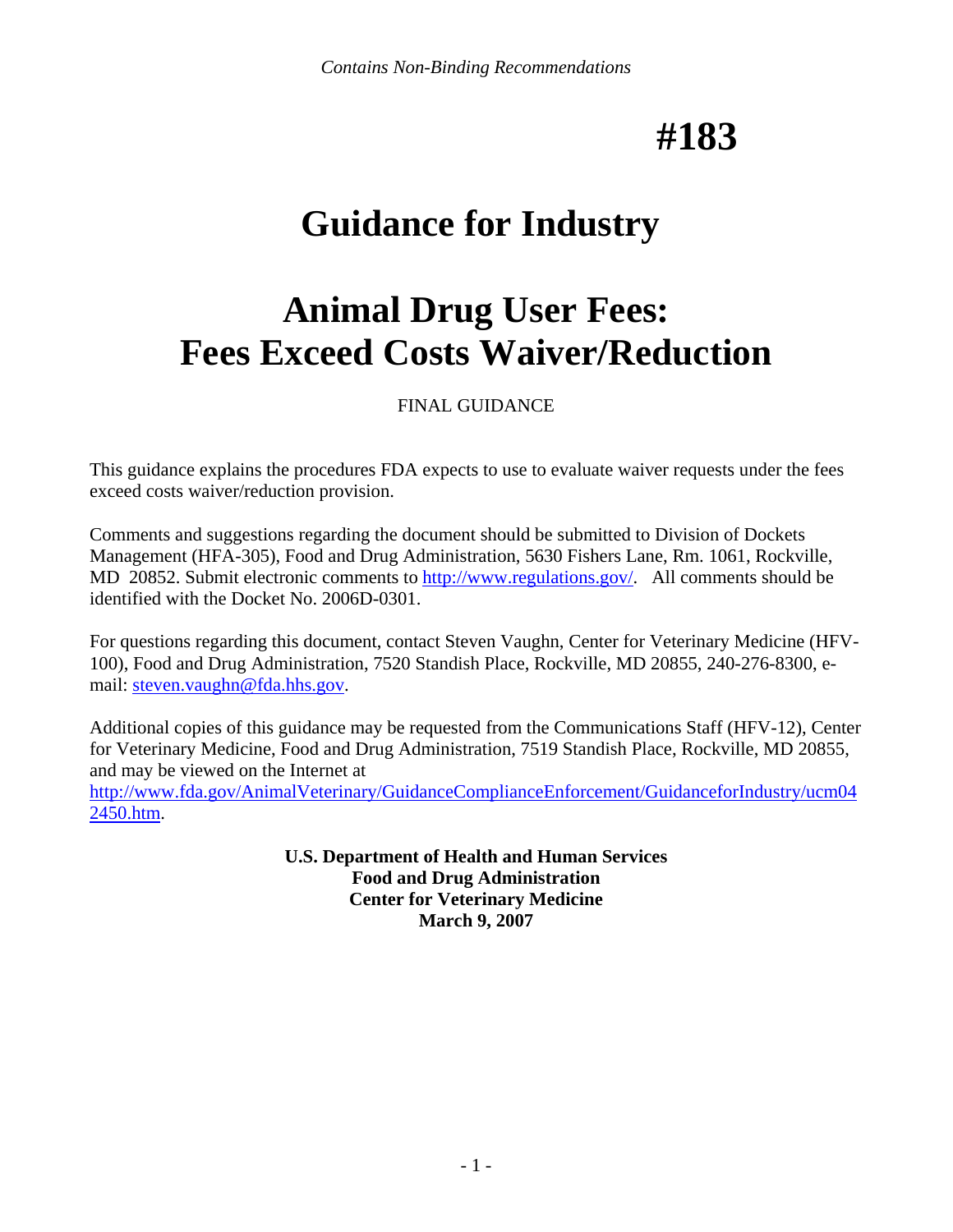# TABLE OF CONTENTS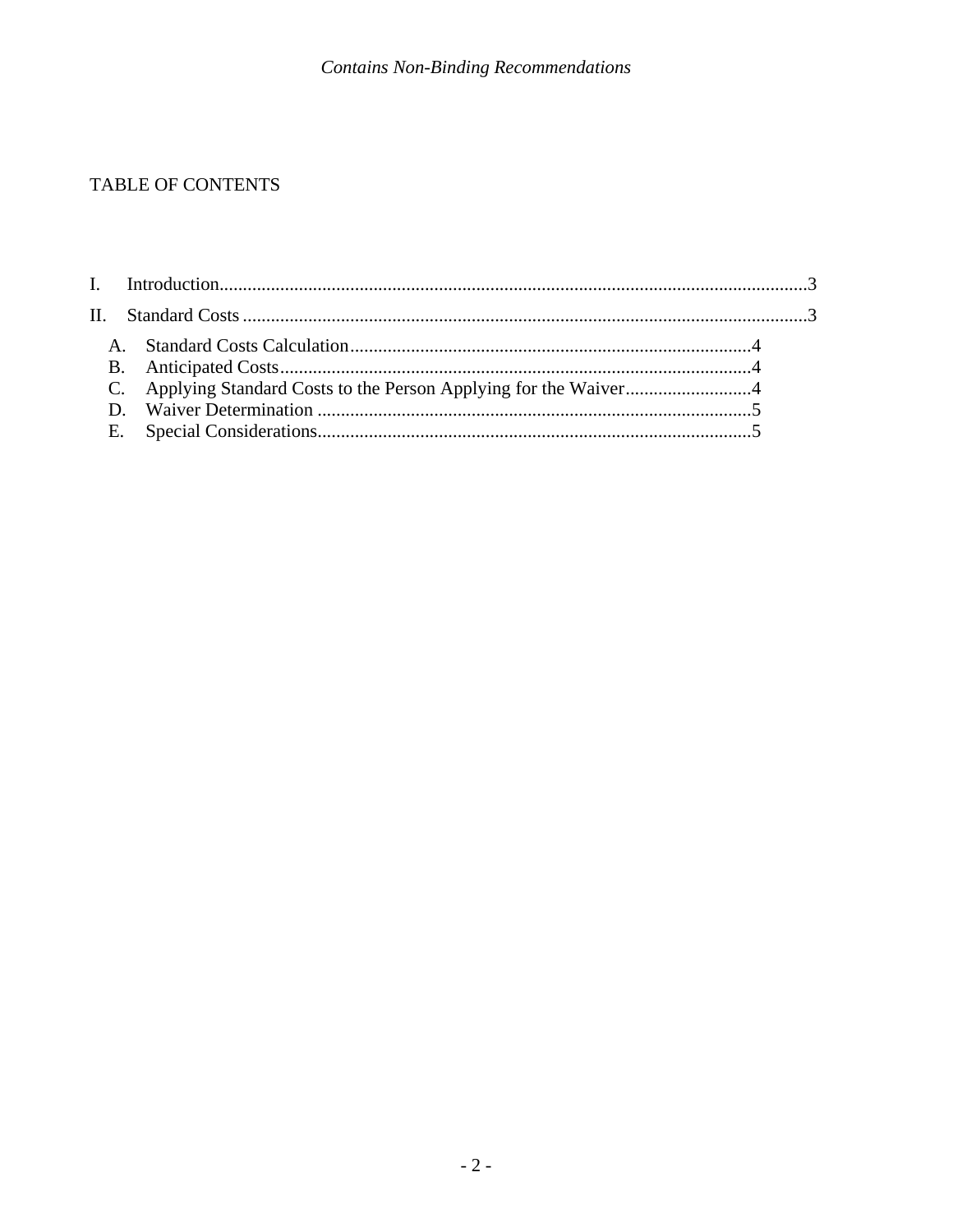# **GUIDANCE FOR INDUSTRY**

# Animal Drug User Fees: Fees Exceed Costs Waiver/Reduction<sup>[1](#page-2-1)</sup>

<span id="page-2-0"></span>*This guidance represents the Food and Drug Administration's (FDA's) current thinking on this topic. It does not create or confer any rights for or on any person and does not operate to bind FDA or the public. You can use an alternative approach if the approach satisfies the requirements of the applicable statutes and regulations. If you want to discuss an alternative approach, contact the FDA staff responsible for implementing this guidance. If you cannot identify the appropriate FDA staff, call the appropriate number listed on the title page of this guidance.* 

## **I. Introduction**

Enacted on November 18, 2003, the Animal Drug User Fee Act (ADUFA) (Public Law 108-130) amended the Federal Food, Drug, and Cosmetic Act (the FD&C Act) and requires the FDA to assess and collect user fees for certain applications, products, establishments, and sponsors. It also requires the Agency to grant a waiver from or a reduction of those fees in certain circumstances.

FDA issued Guidance for Industry #170 to provide guidance on the types of fees the Food and Drug Administration (FDA) is authorized to collect under ADUFA and how to request waivers and reductions from these fees. This guidance further explains the procedures FDA expects to use to evaluate waiver requests under the fees exceed costs waiver provision. Procedures may be updated in the future to reflect changes in Agency processes or changes in the law.

Please note that you must submit a written request to the Agency for a waiver/reduction, including under the fees exceed costs waiver provision, no later than 180 days after the fee is due (section 740(i) of FD&C Act). See Guidance #170 Section V for additional information about the procedures and timing for requesting fee waivers and reductions.

FDA's guidance documents, including this guidance, do not establish legally enforceable responsibilities. Instead, guidance describes the Agency's current thinking on a topic and should be viewed only as recommendations, unless specific regulatory or statutory requirements are cited. The use of the word "should" in Agency guidances means that something is suggested or recommended, but not required.

## **II. Standard Costs**

 $\overline{a}$ 

To determine eligibility for a fee waiver or reduction under section  $740(d)(1)(B)$  of the FD&C Act, FDA must determine the anticipated present and future costs in conducting the process for the review of animal drug applications for the person requesting the waiver. The term "process for the review of animal drug applications" is defined in section 739(8) of the FD&C Act, and includes activities related to the review of animal drug applications, supplemental animal drug applications, and investigational animal drug submissions. In determining whether the requestor qualifies for a fees exceed costs

<span id="page-2-1"></span><sup>&</sup>lt;sup>1</sup> This guidance has been prepared by the Office of New Animal Drug Evaluation in the Center for Veterinary Medicine at the Food and Drug Administration.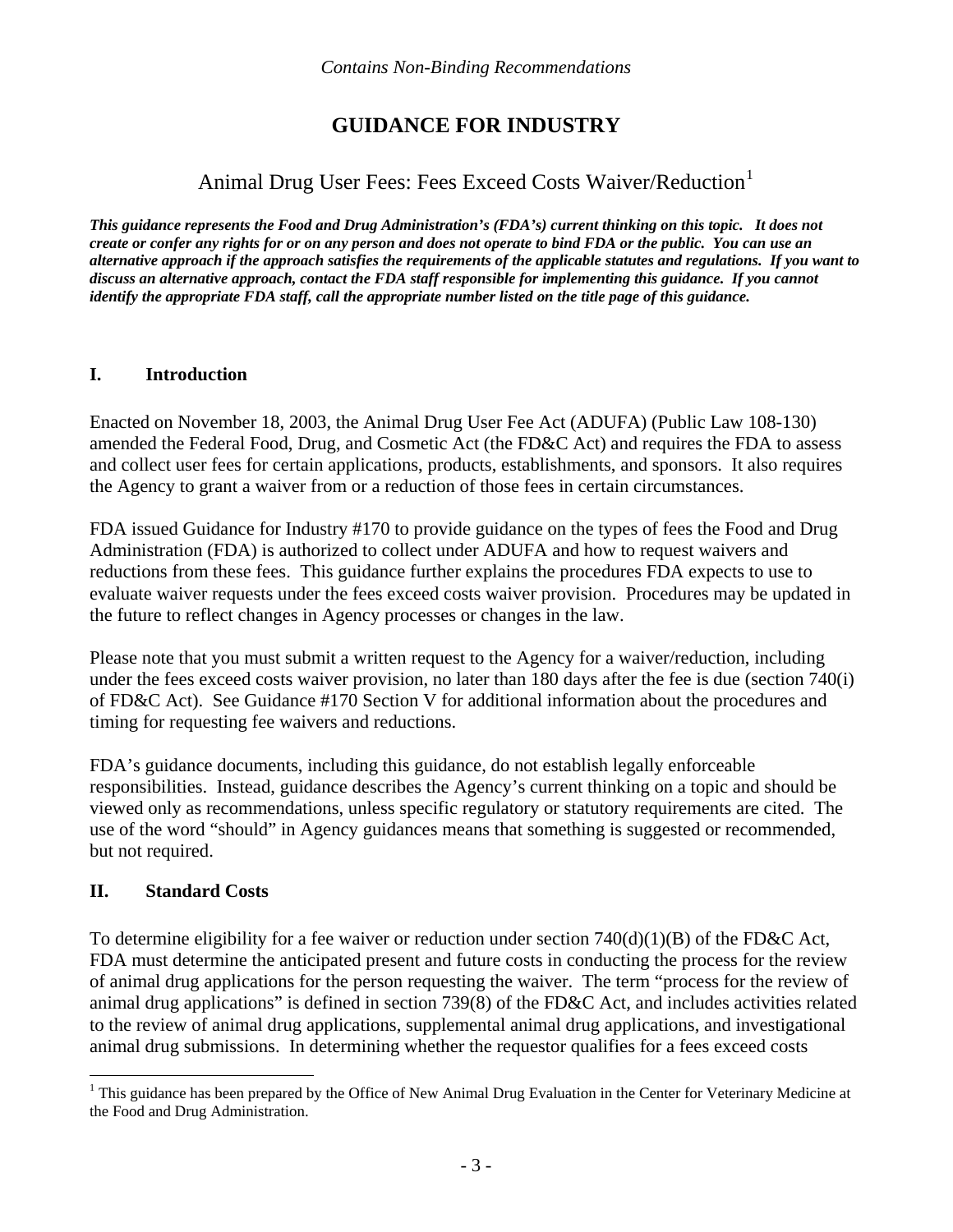<span id="page-3-0"></span>waiver or reduction, FDA intends to compare the fees paid with the actual and anticipated costs from September 1, 2003 through September 30 of the year for which the request is made. Section 740(d)(2) of the FD&C Act states that in making this finding the Secretary may use standard costs.

Standard costs for various components of the animal drug review process for each fiscal year are developed by FDA.

## **A. Standard Costs Calculation**

FDA developed standard costs to represent anticipated present and future costs to complete a review of an application or phased review of an application. Three general categories of review of animal drug applications/submissions exist: Investigational New Animal Drug Submission, New Animal Drug Application, and Supplemental New Animal Drug Application. FDA's cost analysis, however, clearly showed great variation within these categories in certain cases. Therefore, standard costs per unit were developed for eight categories. These eight categories are outlined below:

| <b>Submission Type</b>                                          |
|-----------------------------------------------------------------|
| Investigational New Animal Drug (INAD) - Environmental          |
| <b>INAD - Non-Food Animal Safety and Efficacy</b>               |
| INAD – Food Animal Safety and Efficacy                          |
| $INAD - Manufacturing$                                          |
| <b>INAD</b> – Human Food Safety                                 |
| Administrative New Animal Drug Application (NADA)*              |
| Supplemental NADA – with Safety and/or Efficacy Review          |
| Supplemental NADA - Other without Safety and/or Efficacy Review |
|                                                                 |

\* Administrative NADA – this includes NADAs with minor review work.

# **B. Anticipated Costs**

*Investigational New Animal Drug Submissions (INADs) -* INAD submissions included in each of the sub-processes above represent technical sections that normally would be completed prior to the submission of an NADA. When the sponsor submits an investigational animal drug submission after September 1, 2003, FDA intends to anticipate that all required technical sections will be submitted in the future as well as the NADA, thus the standard costs is the total costs for review of all the technical sections expected to be submitted and the NADA itself. For information on what constitutes an "investigational animal drug submission," please refer to Guidance for Industry #173, Animal Drug Sponsor Fees under the Animal Drug User Fee Act (ADUFA).

# **C. Applying Standard Costs to the Person Applying for the Waiver**

After receiving a timely-submitted fees exceed costs waiver request, which is due no later than 180 days after the fee is due, FDA compiles a complete list of the submissions pending on or received since September 1, 2003 that meet the definition of "animal drug application", 'investigational animal drug submission" or "supplemental new animal drug application" as contained in the Act.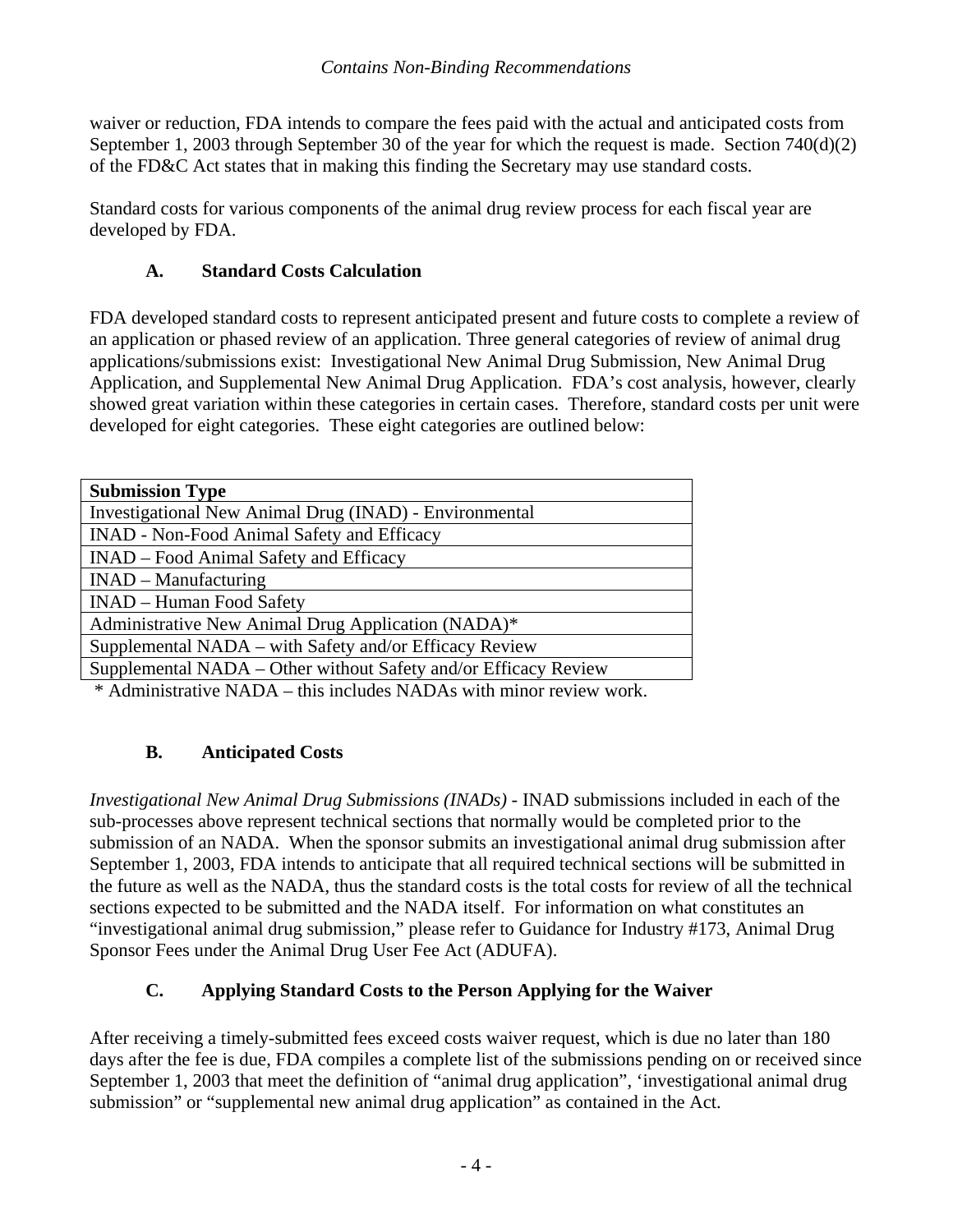<span id="page-4-0"></span>Applications/submissions not meeting this definition are not included in the list. Then FDA assigns a standard cost to each qualifying submission. FDA intends to include costs for reviewing applications submitted by affiliates of the waiver requestor (see Guidance #170, section IV.B.). As explained in the previous section, if FDA receives an INAD submission, it intends to use this as a basis for anticipating that other required components have been/will be submitted, culminating in the submission of a new animal drug application for either a food-producing or a non-food-producing animal. The sum of all of these standard costs for each separate INAD/NADA represent FDA's estimate of its cost associated with reviewing applications submitted by the waiver requestor and its affiliates. An example of this calculation is provided in Attachment 1 (Some special considerations apply to applications pending [received prior to September 1, 2003] on September 1, 2003, and to investigational new drug submissions submitted prior to September 1, 2003. These are explained separately below.)

As stated in Guidance #170, section IV.B. a request for a fee waiver or reduction on the basis of fees exceeding costs should include a list of affiliates, as defined in section 735(9) of the FD&C Act. Without this affiliate information a firm's request for a waiver of fees under the fees exceeds the costs provision of the Animal Drug User Fee Act will likely be denied because we will not have complete information in order to process the request.

 The Act defines affiliate to mean "a business entity that has a relationship with a second business entity if, directly or indirectly  $- (A)$  one business entity controls, or has the power to control, the other business entity; or (B) a third party controls, or has the power to control, both of the business entities." See section 735(9) of the FD&C Act.

## **D. Waiver Determination**

From its records FDA will calculate the total of all ADUFA fees (application, product, sponsor, establishment) paid or payable by the applicant and by each of its affiliates, since the beginning of ADUFA on September 1, 2003 (excluding fees previously waived or refunded). If the anticipated present and future costs exceed total fees paid, then the waiver request will be denied. See section 740(d)(1)(B) of the FD&C Act. If fees paid exceed the anticipated present and future costs, then FDA intends to refund the amount of fees paid in excess of standard costs. If a waiver or reduction is also requested under other provisions of ADUFA, then FDA intends to evaluate the other waiver or reduction requests first. Only if it denies the other waiver or reduction requests would the Agency review the fees exceed costs request.

## **E. Special Considerations**

For any submission received after September 1, 2003, the estimated incurred costs associated with the submission will be 100 percent of the standard costs for that category of submission in the fiscal year it was submitted. By applying 100% of these costs, whether or not action on the application is completed, FDA is complying with the statutory direction to include "future costs" in its cost estimation.

For submissions submitted prior to September 1, 2003, some review may still be on-going on or after September 1, 2003. Based on CVM's estimates of the average length of various review processes, fractional standard costs have been developed to represent the portion of the review still going on after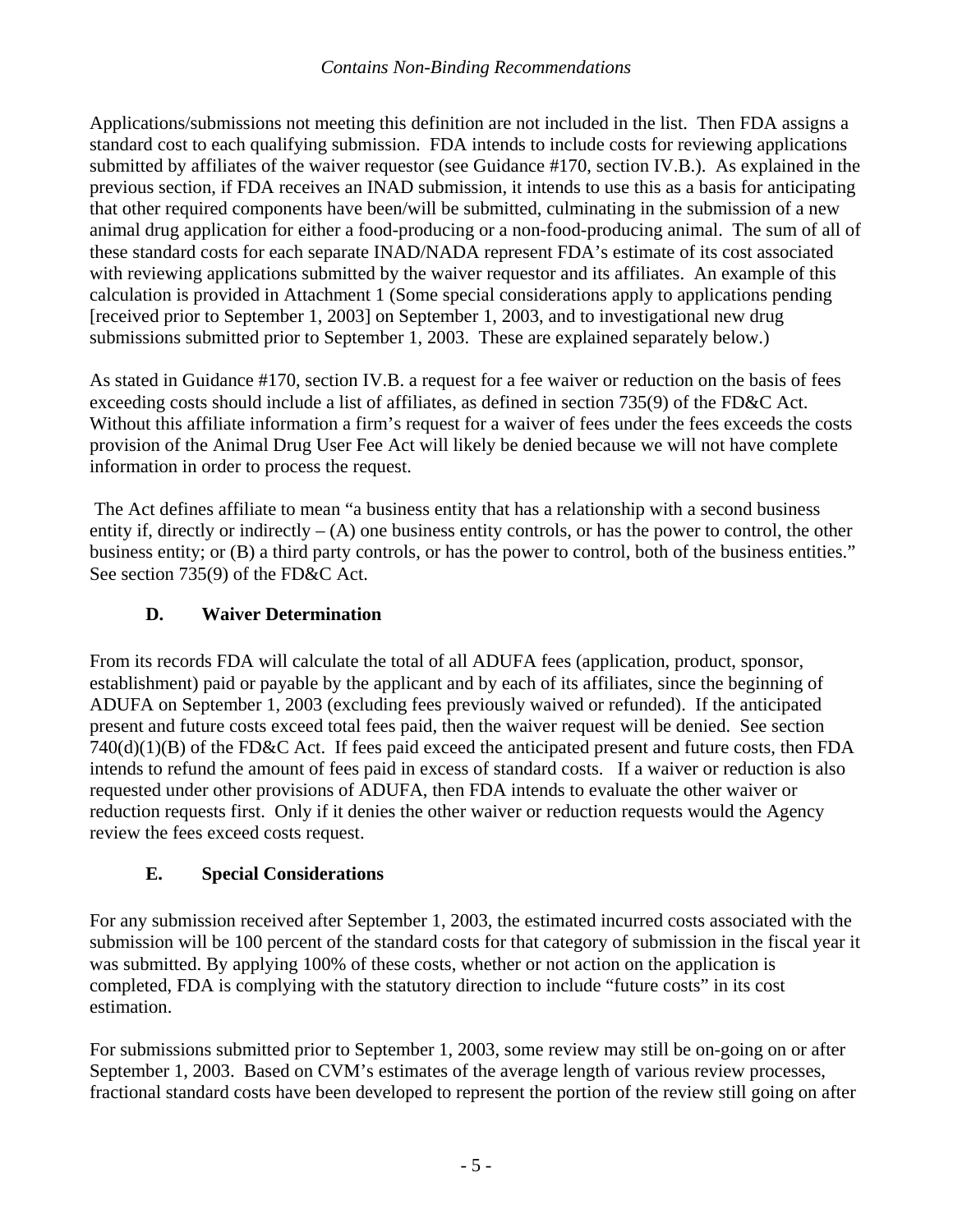September 1, 2003. The following table shows the percent of standard costs that FDA intends to apply to each submission sub-process, based on the year the initial submission was received. For example, in the chart below, for a waiver request submitted in FY 2004, if an INAD HFS submission was received in 1996, an estimated 6.3% of the work still remains to be completed in FY 2004.

| <b>Fiscal Year</b> | <b>INAD</b> | <b>INAD</b> | <b>INAD</b> | <b>INAD</b> | <b>INAD</b> | Administrative | Supp. | Supp. |
|--------------------|-------------|-------------|-------------|-------------|-------------|----------------|-------|-------|
| of Receipt         | Envir.      | <b>NF</b>   | Food        | Mfg         | <b>HFS</b>  | <b>NADA</b>    | S&E   | Other |
| of First           |             | S&E         | S&E         |             |             |                |       |       |
| Submission         |             |             |             |             |             |                |       |       |
| of the Sub-        |             |             |             |             |             |                |       |       |
| process            |             |             |             |             |             |                |       |       |
| FY 96              |             |             |             |             | 6.3%        |                |       |       |
| FY 97              |             |             |             |             | 18.8%       |                |       |       |
| <b>FY 98</b>       |             |             |             |             | 31.3%       |                |       |       |
| FY 99              |             |             |             |             | 43.8%       |                |       |       |
| <b>FY 00</b>       |             |             |             |             | 56.3%       |                |       |       |
| FY 01              |             | 16.7%       | 16.7%       |             | 68.8%       |                |       |       |
| FY 02              |             | 50%         | 50%         | 25%         | 81.3%       |                |       |       |
| FY 03              | 50%         | 83.3%       | 83.3%       | 75%         | 93.4%       | 50%            | 50%   | 50%   |
| FY 04              | 100%        | 100%        | 100%        | 100%        | 100%        | 100%           | 100%  | 100%  |

For INAD Human Food Safety (HFS), FDA has adopted the assumption that an average INAD HFS review spans 8 years; for INAD Safety and Efficacy (S&E) submission (whether Food or Non-Food (NF)), FDA has adopted the assumption that on average the review span is 3 years; for INAD Manufacturing (Mfg) FDA has adopted the assumption that on average the review span is 2 years; and for INAD Environmental, NADA's, and Supplementals FDA has adopted the assumption that the average span for review is 1 year. For submissions submitted prior to these time spans no costs are allocated.

In addition, as discussed above, for INAD submissions FDA assumes that the remaining required technical sections and the NADA itself will be submitted in the future and thus will incur the full costs of them. For example, under this guidance if prior to September 1, 2003 a firm has submitted for a food animal approval the INAD Human Food Safety, INAD Food Animal S&E and INAD Manufacturing technical sections, FDA will apply the pro-rata charge based on the year those submissions were received (see chart above). However, FDA also assumes that the remaining required technical sections – INAD Environmental and Administrative NADA– will be submitted in the future thus they would be applied the full costs of those technical sections. (See example in Attachment 1)

**See Attachment 1 – Sample Cost Calculation Hypothetical Firm A**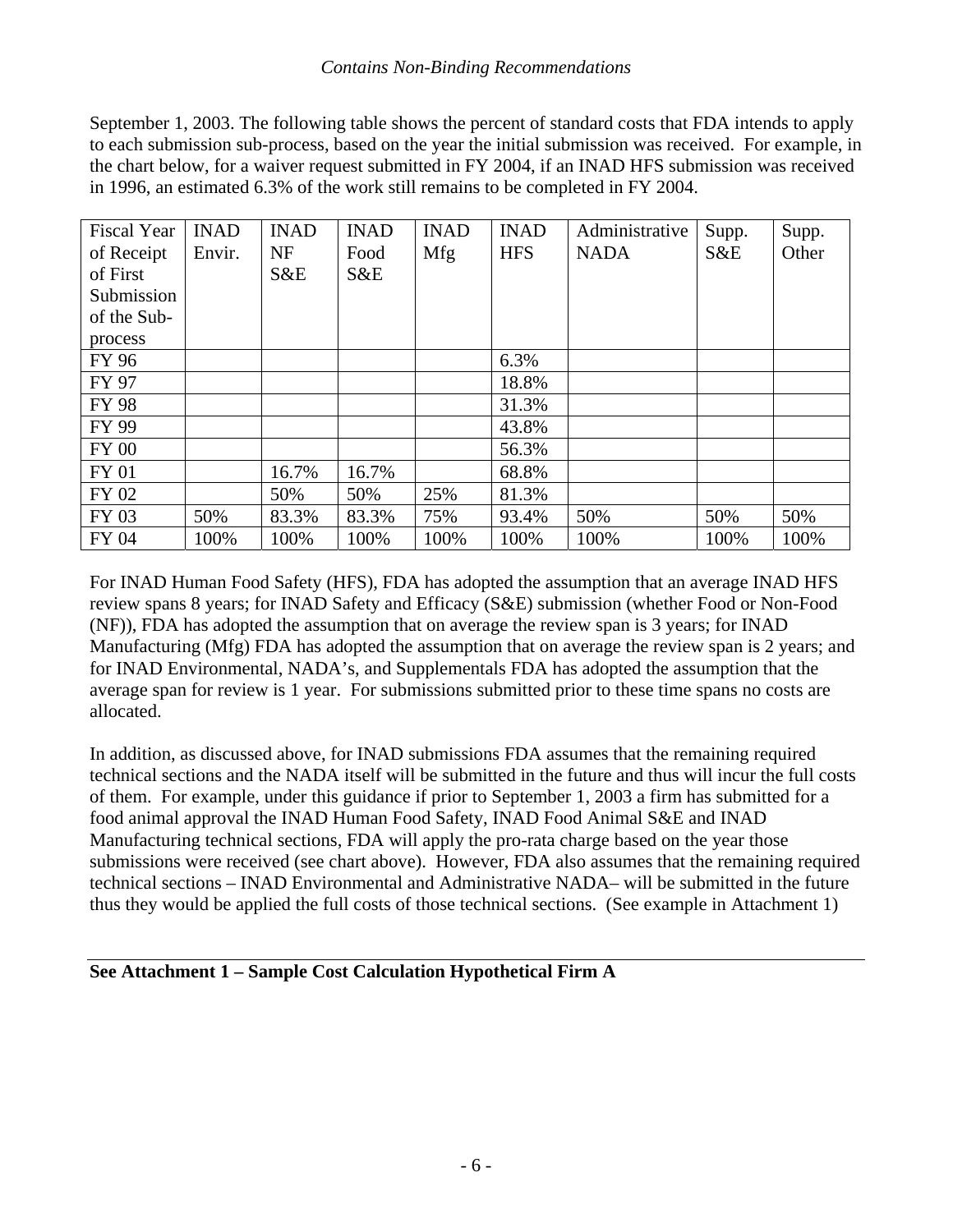#### Attachment 1 – Sample Cost Calculation Hypothetical Firm A

## **ADUFA Fees Exceed Cost Summary**

(In thousands)

| <b>INAD-Human Food Safety</b> | Tur unvusunus <i>(</i>  |                              |              |           |          |
|-------------------------------|-------------------------|------------------------------|--------------|-----------|----------|
| fiscal                        | % of<br>work<br>remaini | applications/<br>submissions | current      | standard  | standard |
| year                          | ng                      | received                     | work units   | cost/unit | cost     |
| 1996                          | 6.3%                    |                              | 0.00         |           |          |
| 1997                          | 18.8%                   |                              | .188         |           |          |
| 1998                          | 31.3%                   |                              | 0.00         |           |          |
| 1999                          | 43.8%                   |                              | 0.00         |           |          |
| 2000                          | 56.3%                   |                              | 0.00         |           |          |
| 2001                          | 68.8%                   |                              | 0.00         |           |          |
| 2002<br>2003                  | 81.3%<br>93.4%          |                              | 0.00<br>0.00 |           |          |
| Prior to FY 04                |                         |                              | .188         | 1012.50   | 190.35   |
| 2004                          | 100.0%                  |                              | 0.00         | 1012.50   | 0.00     |
| <b>Future Cost</b>            |                         |                              | 0.00         | 1012.50   | 0.00     |
| Cumulative<br>Cost            |                         |                              |              |           | 190.35   |

#### INAD-Safety and Efficacy Food Animals

| fiscal             | % of work | applications/<br>submissions | current<br>work | standard  | standard |
|--------------------|-----------|------------------------------|-----------------|-----------|----------|
| year               | remaining | received                     | units           | cost/unit | cost     |
| 2001               | 16.7%     |                              | .167            |           |          |
| 2002               | 50.0%     |                              | 0.00            |           |          |
| 2003               | 83.3%     |                              | 0.00            |           |          |
| Prior to FY 04     |           |                              | .167            | 948.70    | 158.44   |
| 2004               | 100.0%    |                              | 0.00            | 948.70    | 0.00     |
| <b>Future Cost</b> |           |                              | 0.00            | 948.70    | 0.00     |
| Cumulative<br>Cost |           |                              |                 |           | 158.44   |

#### INAD-Safety and Efficacy Non Food Animals

| fiscal      | % of work | applications/<br>submissions | current    | standard  | standard |
|-------------|-----------|------------------------------|------------|-----------|----------|
| vear        | remaining | received                     | work units | cost/unit | cost     |
| 2001        | 16.7%     | 0                            | 0.00       |           |          |
| 2002        | 50.0%     |                              | 0.00       |           |          |
| 2003        | 83.3%     |                              | 0.00       |           |          |
| Prior to FY |           | 0                            | 0.00       | 937.90    | 0.00     |
| 04          |           |                              |            |           |          |
| 2004        | 100.0%    |                              | 0.00       | 937.90    | 0.00     |
| Future Cost |           |                              | 0.00       | 937.90    | 0.00     |
| Cumulative  |           |                              |            |           | 0.00     |
| Cost        |           |                              |            |           |          |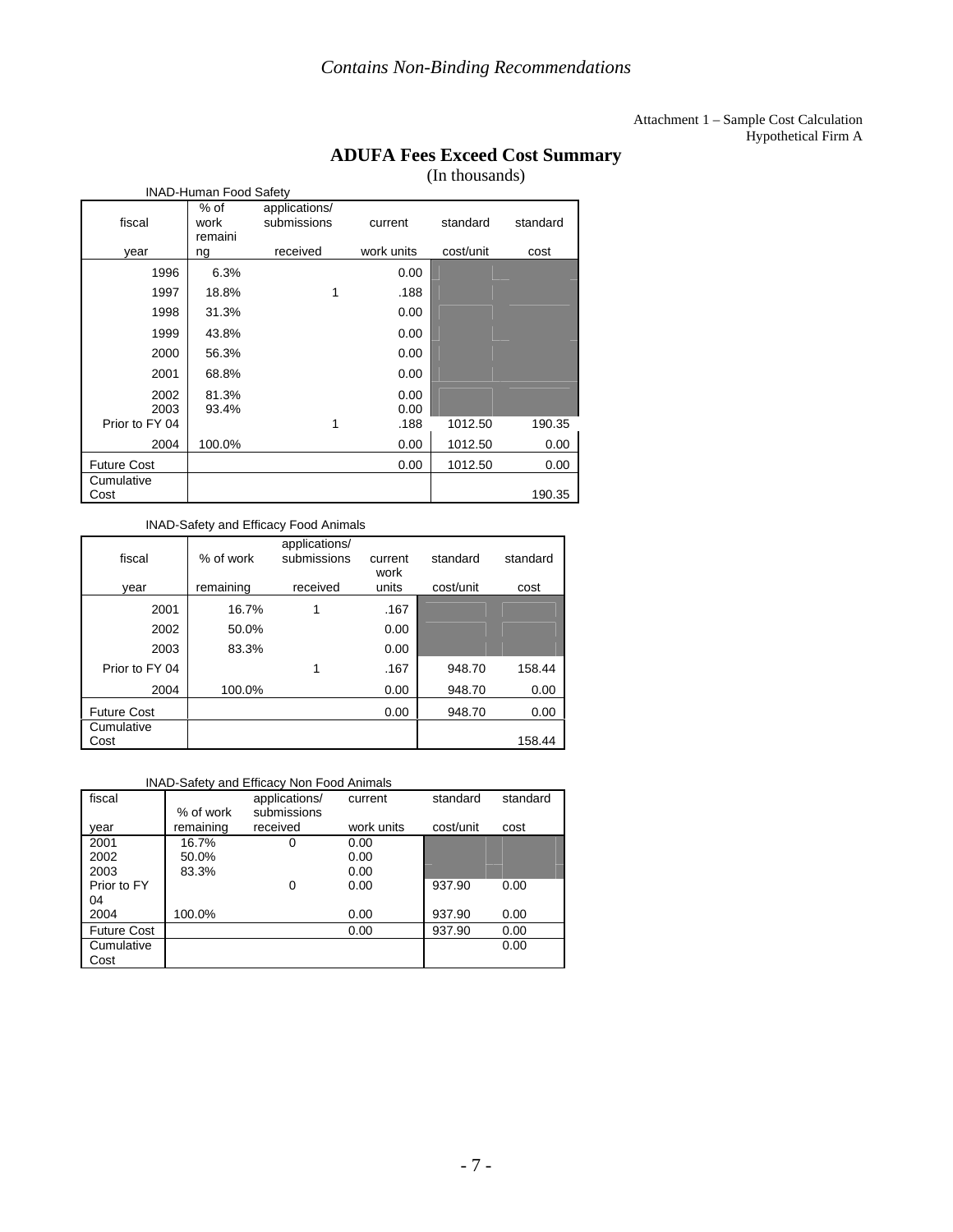|                    | <b>INAD-Environmental</b> |                          |            |           |          |  |  |  |
|--------------------|---------------------------|--------------------------|------------|-----------|----------|--|--|--|
| fiscal             | $%$ of<br>work            | applications/submissions | current    | standard  | standard |  |  |  |
| year               | remaining                 | received                 | work units | cost/unit | cost     |  |  |  |
| 2003               | 50.0%                     |                          | 0.00       |           |          |  |  |  |
| Prior to<br>FY 04  |                           |                          | 0.00       | 26.80     | 0.00     |  |  |  |
| 2004               | 100.0%                    |                          | 0.00       | 26.80     | 0.00     |  |  |  |
| Future             |                           |                          |            |           |          |  |  |  |
| Cost               |                           | 1                        | 1.00       | 26.80     | 26.80    |  |  |  |
| Cumulative<br>Cost |                           |                          |            |           | 26.80    |  |  |  |

#### INAD-Manufacturing

| fiscal             | % of work | applications/<br>submissions | current    | standard  | Standard |
|--------------------|-----------|------------------------------|------------|-----------|----------|
| year               | remaining | received                     | work units | cost/unit | Cost     |
| 2002               | 25.0%     |                              | 0.25       |           |          |
| 2003               | 75.0%     |                              | 0.00       |           |          |
| Prior to FY 04     |           | 1                            | 0.25       | 213.80    | 53.45    |
| 2004               | 100.0%    |                              | 0.00       | 213.80    | 0.00     |
| <b>Future Cost</b> |           |                              | 0.00       | 213.80    | 0.00     |
| Cumulative<br>Cost |           |                              |            |           | 53.45    |

Administrative NADA (this includes NADA's with minor review work)

| fiscal             | $%$ of<br>work | applications/<br>submissions | current    | standard  | standard |
|--------------------|----------------|------------------------------|------------|-----------|----------|
| year               | remaining      | received                     | work units | cost/unit | cost     |
| 2003               | 50.0%          |                              | 0.00       |           |          |
| Prior to FY 04     |                |                              | 0.00       | 170.90    | 0.00     |
| 2004               | 100.0%         |                              | 0.00       | 170.90    | 0.00     |
| <b>Future Cost</b> |                |                              | 1.00       | 170.90    | 170.90   |
| Cumulative<br>Cost |                |                              |            |           | 170.90   |

### Supplement-Safety and Efficacy

| fiscal<br>vear         | % of work<br>remaining | applications/<br>submissions<br>received | current<br>work units | standard<br>cost/unit | Standard<br>Cost |
|------------------------|------------------------|------------------------------------------|-----------------------|-----------------------|------------------|
| 2003                   | 50.0%                  |                                          | 0.00                  |                       |                  |
| Prior to FY 04         |                        |                                          | 0.00                  | 93.20                 | 0.00             |
| 2004                   | 100.0%                 |                                          | 0.00                  | 93.20                 | 0.00             |
| <b>Future Cost</b>     |                        |                                          | 0.00                  | 93.20                 | 0.00             |
| <b>Cumulative Cost</b> |                        |                                          |                       |                       | 0.00             |